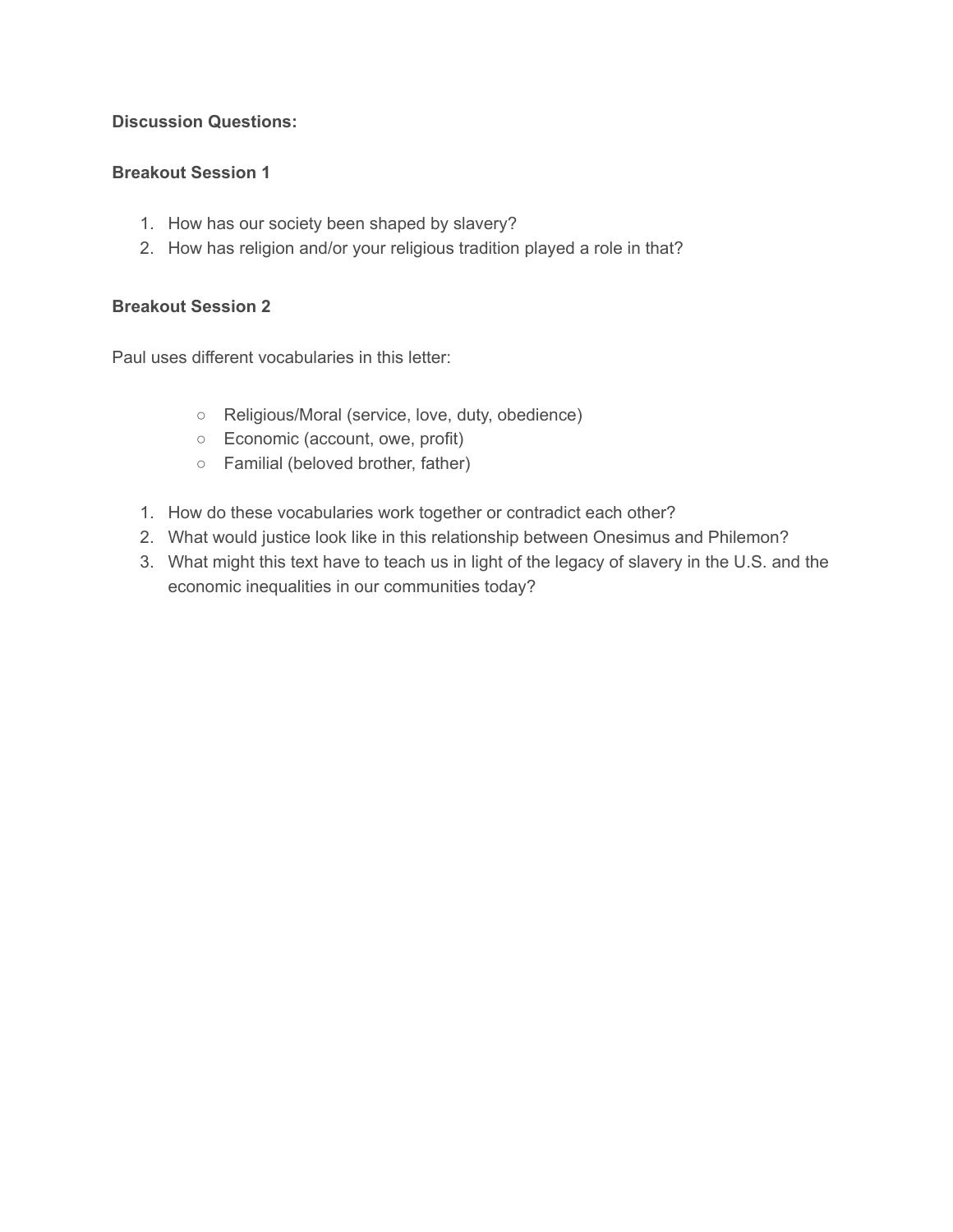#### **Philemon**

<sup>1</sup>Paul, a prisoner of Christ Jesus, and Timothy our brother,

To Philemon our dear friend and co-worker, <sup>2</sup>to Apphia our sister, to Archippus our fellow-soldier, and to the church in your house:

<sup>3</sup>Grace to you and peace from God our Father and the Lord Jesus Christ.

<sup>4</sup>When I remember you in my prayers, I always thank my God <sup>5</sup>because I hear of your love for all the saints and your faith towards the Lord Jesus. <sup>6</sup>I pray that the sharing of your faith may become effective when you perceive all the good that we may do for Christ. <sup>7</sup>I have indeed received much joy and encouragement from your love, because the hearts of the saints have been refreshed through you, my brother.

<sup>8</sup>For this reason, though I am bold enough in Christ to command you to do your duty, <sup>9</sup>yet I would rather appeal to you on the basis of love—and I, Paul, do this as an old man, and now also as a prisoner of Christ Jesus. <sup>10</sup>l am appealing to you for my child, Onesimus, whose father I have become during my imprisonment. <sup>11</sup> Formerly he was useless to you, but now he is indeed useful both to you and to me.  $12$  am sending him, that is, my own heart, back to you.  $13$  wanted to keep him with me, so that he might be of service to me in your place during my imprisonment for the gospel; <sup>14</sup>but I preferred to do nothing without your consent, in order that your good deed might be voluntary and not something forced. <sup>15</sup> Perhaps this is the reason he was separated from you for a while, so that you might have him back for ever, <sup>16</sup>no longer as a slave but as more than a slave, a beloved brother—especially to me but how much more to you, both in the flesh and in the Lord.

 $17$ So if you consider me your partner, welcome him as you would welcome me.  $18$ If he has wronged you in any way, or owes you anything, charge that to my account. <sup>19</sup>l, Paul, am writing this with my own hand: I will repay it. I say nothing about your owing me even your own self.  $20Y$ es, brother, let me have this benefit from you in the Lord! Refresh my heart in Christ.<sup>21</sup>Confident of your obedience, I am writing to you, knowing that you will do even more than I say.

 $22$ One thing more—prepare a guest room for me, for I am hoping through your prayers to be restored to you.

 $^{23}$ Epaphras, my fellow-prisoner in Christ Jesus, sends greetings to you,  $^{24}$ and so do Mark, Aristarchus, Demas, and Luke, my fellow-workers.

 $25$ The grace of the Lord Jesus Christ be with your spirit.